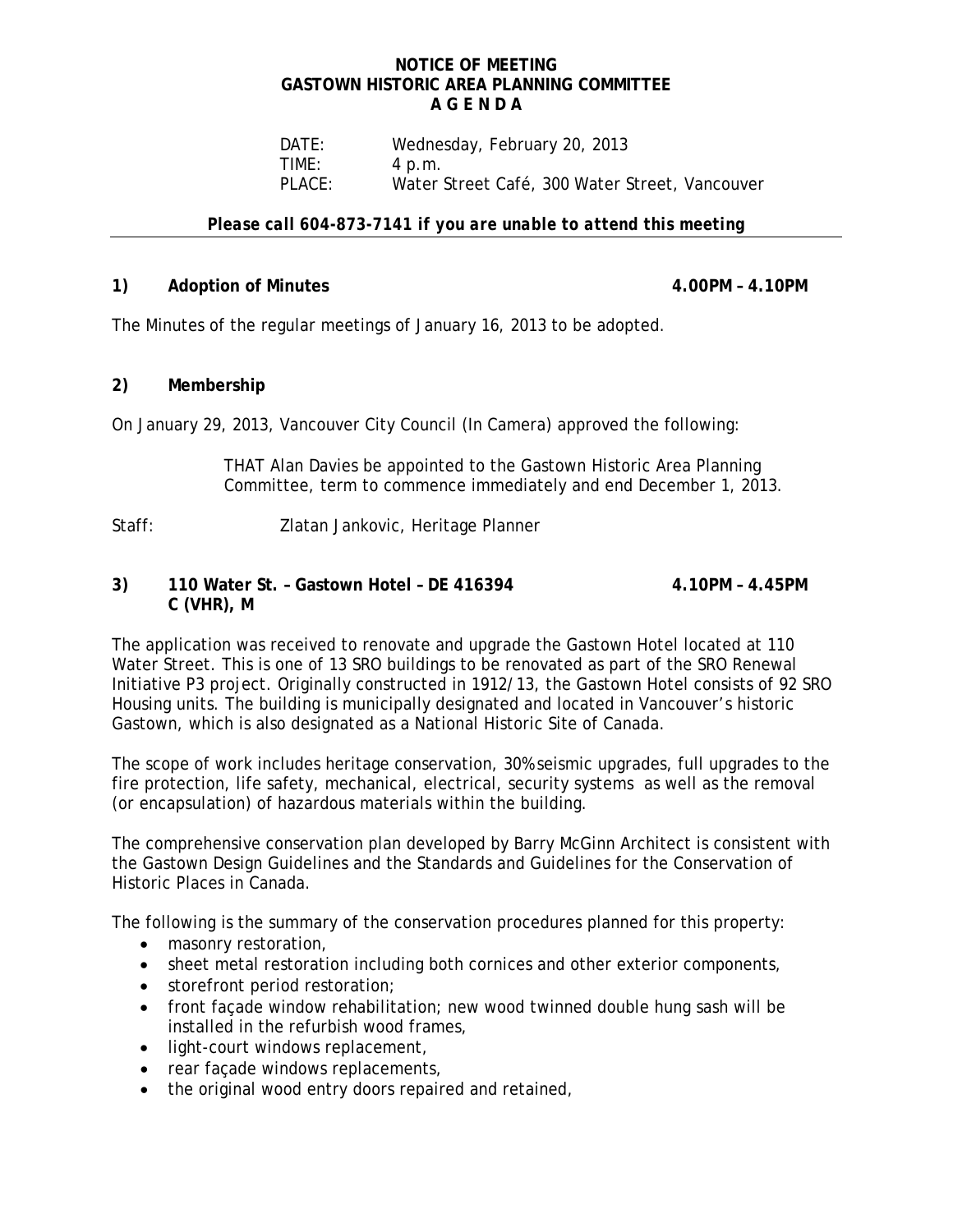The applicant will present the SRO Renewal Initiative, the Gastown Hotel project and provide more information about the associated conservation plan.

| Applicant:   | Merrick Architecture, Mitch Sakumoto, Architect        |
|--------------|--------------------------------------------------------|
|              | Amaresco Canada Inc., Chris Jackson                    |
| Staff:       | Zlatan Jankovic, Heritage Planner                      |
| Attachments: | reduced drawings and conservation plan electronic form |

# **4) 54 E. Cordova St. – Cordova Residences – DE 416524 4.45PM – 5.30PM C (VHR)**

The proposal was received to renovate and upgrade the Cordova Residences building located at 54 E. Cordova Street. This property is one of the 13 SRO buildings to be renovated as part of the SRO Renewal Initiative. Built in 1912, the Cordova Residences provides 34 SRO housing units and when the renovations to the building are complete, it will house 30 SRO housing units. This building is listed in the category "C" on the Vancouver Heritage Register.

The proposed project consists of preservation, rehabilitation and restoration of the heritage elements as outlined in the Conservation Plan by Barry McGinn. It also includes full upgrades to the fire protection, life safety, mechanical, electrical, security systems as well as the removal (and/or encapsulation) of hazardous materials within the building. The building will incorporate a 30% seismic upgrade and elements such as the upper parapets, new and existing cornice, and the unreinforced exterior masonry walls will be seismically anchored as part of this scope of work.

The conservation plan developed is consistent with Gastown Design Guidelines and the Standards and Guidelines for the Conservation of Historic Places in Canada. The following is the summary of the conservation procedures planned for the Cordova Residences:

- masonry restoration,
- restoration of the lower and upper cornices,
- storefront period restoration,
- front façade original windows preservation,
- light court windows replacement,
- rear facade windows replacement, in original refurbished wood frames,

The applicant will present the project and provide more information about the conservation plan.

| Applicant:   | Merrick Architecture, Mitch Sakumoto, Architect           |
|--------------|-----------------------------------------------------------|
|              | Amaresco Canada Inc., Chris Jackson                       |
| Staff:       | Zlatan Jankovic, Heritage Planner                         |
| Attachments: | reduced drawings and conservation plan in electronic form |